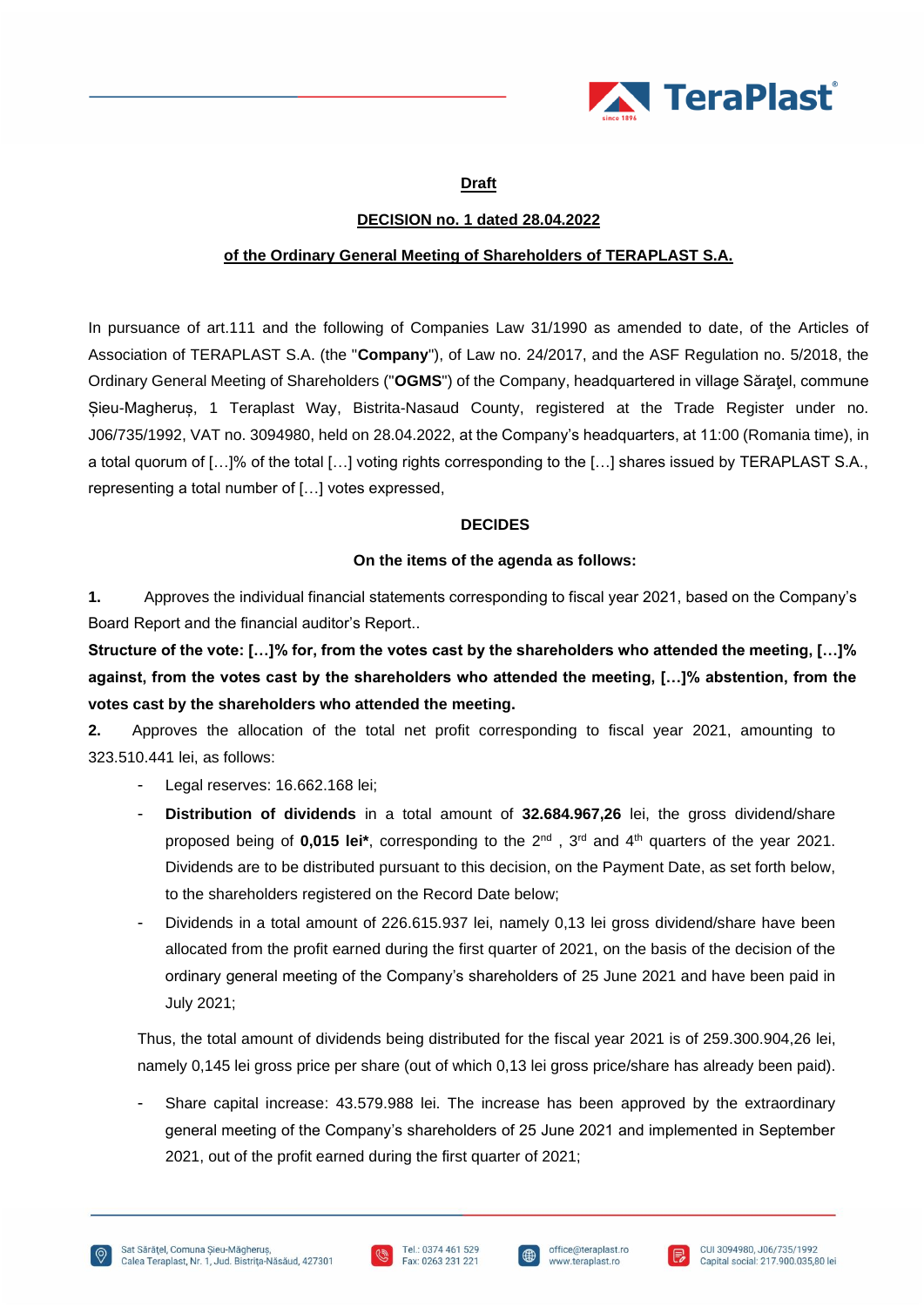

Retained earnings: 3.967.380 lei.

*\*When the value of a gross dividend/share was calculated, the calculation considered the number of shares issued by the Company, out of which were taken out 2.541 shares, which entered the Company's account (following application of the algorithm and rounding the results to the lower integer as a result of the processing of the share capital increase, conducted in accordance with the EGM no. 1/29.04.2020, and the EGM Resolution no. 1/25.06.2021, respectively) and are currently owned by the Company, considering that own shares do not entitle holding dividends or any other rights.*

**Structure of the vote: […]% for, from the votes cast by the shareholders who attended the meeting, […]% against, from the votes cast by the shareholders who attended the meeting, […]% abstention, from the votes cast by the shareholders who attended the meeting.**

**3.** Approves the consolidated financial statements corresponding to fiscal year 2021, based on the Board Report and the financial auditor's Report.

**Structure of the vote: […]% for, from the votes cast by the shareholders who attended the meeting, […]% against, from the votes cast by the shareholders who attended the meeting, […]% abstention, from the votes cast by the shareholders who attended the meeting.**

**4.** Approves the remuneration report for the members of the Board of Directors and of the executive directors, for the year 2021.

**Structure of the vote: […]% for, from the votes cast by the shareholders who attended the meeting, […]% against, from the votes cast by the shareholders who attended the meeting, […]% abstention, from the votes cast by the shareholders who attended the meeting.**

**5.** Approves the discharge from administration of the Company's Board of Directors for financial year 2021.

**Structure of the vote: […]% for, from the votes cast by the shareholders who attended the meeting, […]% against, from the votes cast by the shareholders who attended the meeting, […]% abstention, from the votes cast by the shareholders who attended the meeting.**

**6.** Approves the Income and Expenses Budget corresponding to the fiscal year 2022.

**Structure of the vote: […]% for, from the votes cast by the shareholders who attended the meeting, […]% against, from the votes cast by the shareholders who attended the meeting, […]% abstention, from the votes cast by the shareholders who attended the meeting.**

**7.** Approves the Investment Program corresponding to the fiscal year 2022.

**Structure of the vote: […]% for, from the votes cast by the shareholders who attended the meeting, […]% against, from the votes cast by the shareholders who attended the meeting, […]% abstention, from the votes cast by the shareholders who attended the meeting.**

**8.** Approves the remuneration level for the members of the Board of Directors for the ongoing year and the general limit for additional remunerations of the Board members:

- a fixed remuneration for the Board members (including the Chairman of the Board) in an amount of 2.000 Euros net monthly;

- the maximum limit of additional remunerations of the Board members – that is, maximum 200% as compared to the fixed monthly remuneration established according to the previous item.





I⊕

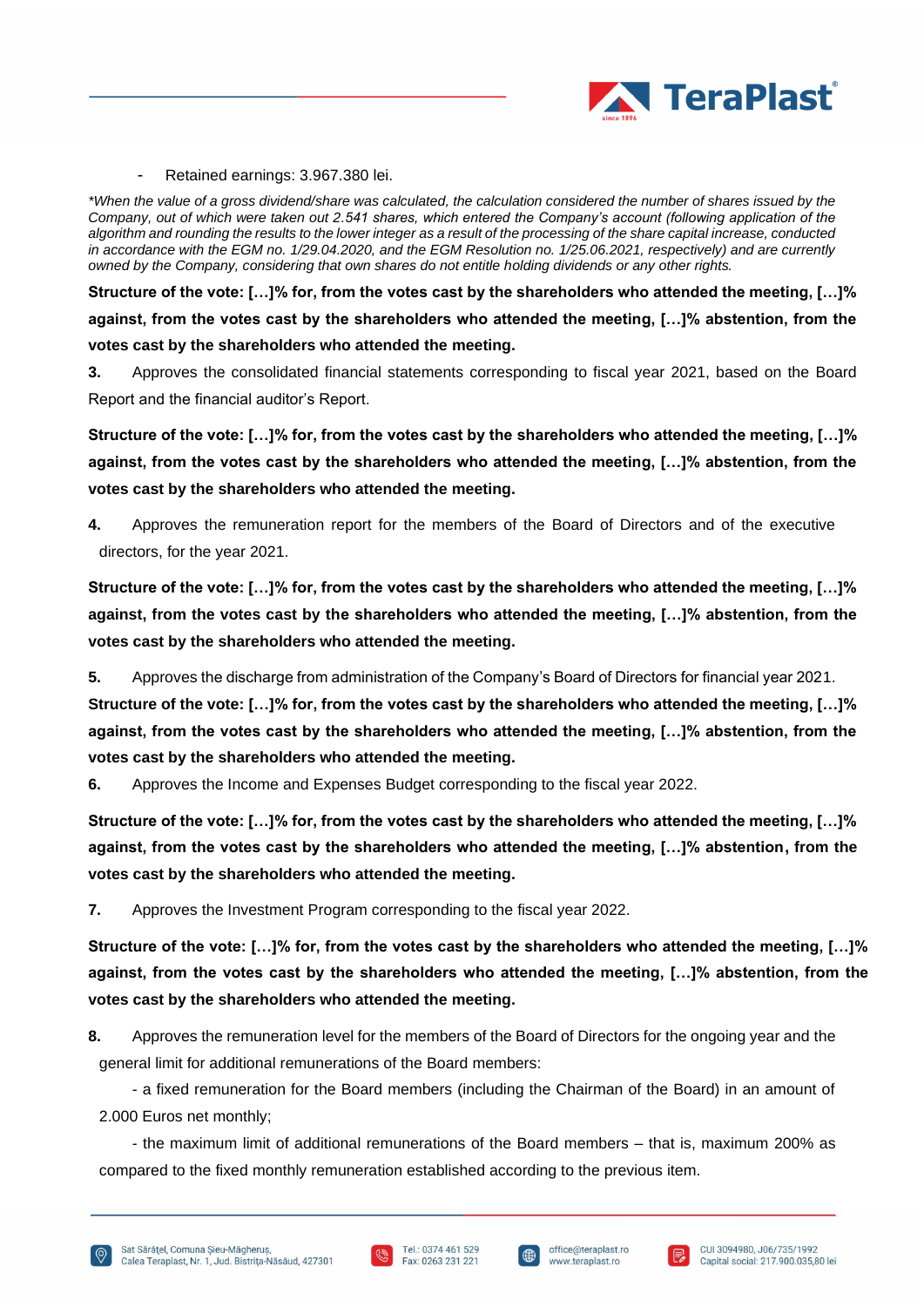

The remuneration thus established shall remain valid until the next ordinary general meeting approving the amount of the administrators' remuneration and/or additional remunerations.

**Structure of the vote: […]% for, from the votes cast by the shareholders who attended the meeting, […]% against, from the votes cast by the shareholders who attended the meeting, […]% abstention, from the votes cast by the shareholders who attended the meeting.**

**9.** Approves the election as an internal auditor of the Company of MAZARS ROMANIA S.R.L., for a term of 1 (one) year from the date of adoption of the OGMS decision, with a remuneration of 5.000 euro.

**Structure of the vote: […]% for, from the votes cast by the shareholders who attended the meeting, […]% against, from the votes cast by the shareholders who attended the meeting, […]% abstention, from the votes cast by the shareholders who attended the meeting.**

**10.** Approves the striking off the notes concerning the auditor whose mandate shall not be extended, if applicable, from the Trade Register of Bistrita-Năsăud.

**Structure of the vote: […]% for, from the votes cast by the shareholders who attended the meeting, […]% against, from the votes cast by the shareholders who attended the meeting, […]% abstention, from the votes cast by the shareholders who attended the meeting.**

**11.** Approves the date of **July 8, 2022 as "ex date"**, namely the date before the registration date on which the financial instruments subject to the corporate bodies' resolutions are traded without the rights deriving from the resolution, according to Article 2 paragraph 2 l) of Regulation 5/2018.

**Structure of the vote: […]% for, from the votes cast by the shareholders who attended the meeting, […]% against, from the votes cast by the shareholders who attended the meeting, […]% abstention, from the votes cast by the shareholders who attended the meeting.**

**12.** Approves the date of **July 11, 2022 as registration date** in identifying the shareholders on which the decisions adopted by the Ordinary General Meeting will bear effects, according to Article 87 of Law no. 24/2017 (republished) ("Registration Date").

**Structure of the vote: […]% for, from the votes cast by the shareholders who attended the meeting, […]% against, from the votes cast by the shareholders who attended the meeting, […]% abstention, from the votes cast by the shareholders who attended the meeting.**

**13.** Approves the date of **July 29, 2022 as payment date**, as defined by Article 87 paragraph 2 of Law no. 24/2017 (republished) and Article 2 paragraph 2 h) and Article 178 of Regulation no. 5/2018 ("Payment Date").

**Structure of the vote: […]% for, from the votes cast by the shareholders who attended the meeting, […]% against, from the votes cast by the shareholders who attended the meeting, […]% abstention, from the votes cast by the shareholders who attended the meeting.**







I⊕